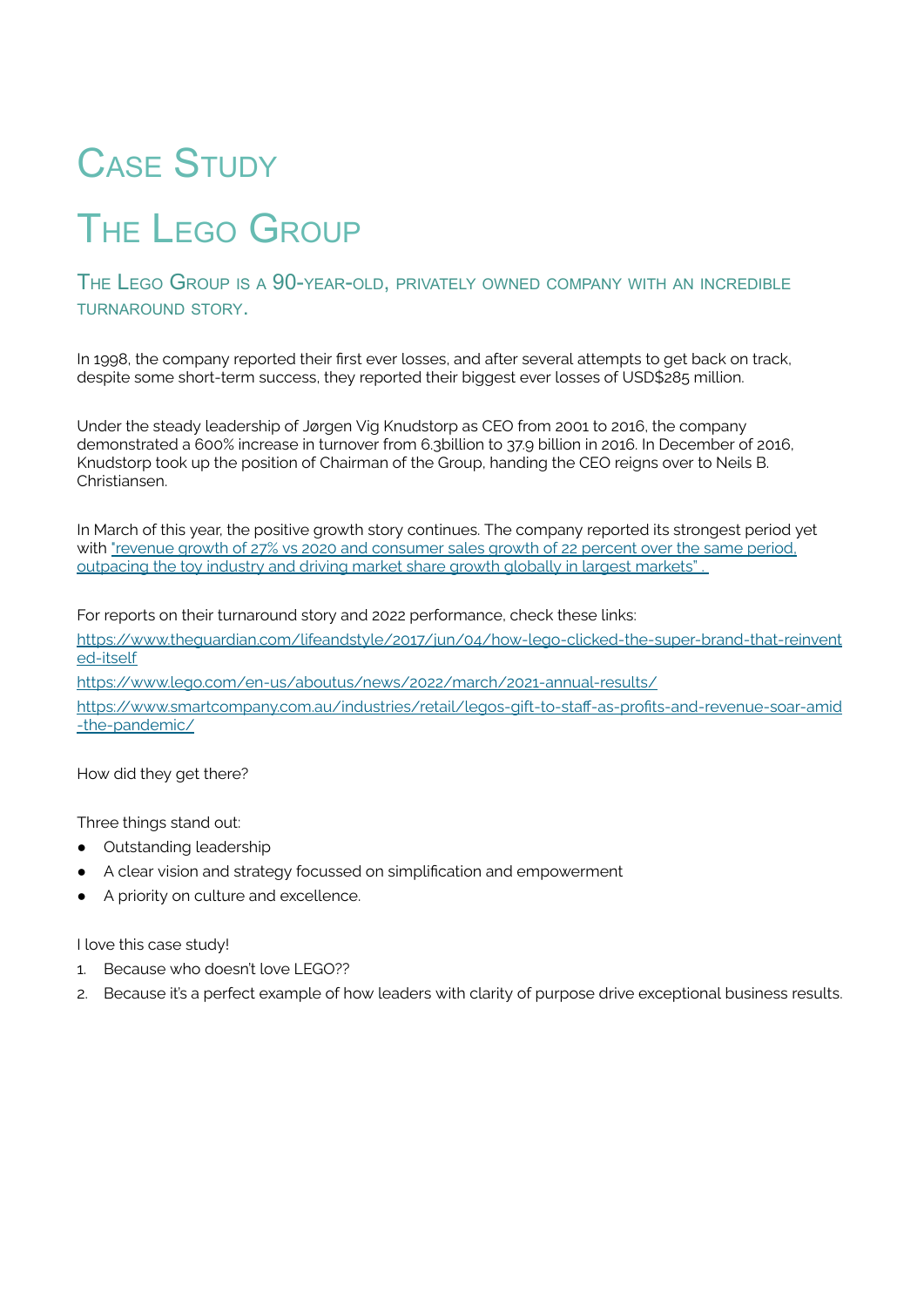StephenieBown

# **Watch this Video with the former CEO, now Chairman of The LEGO Group, Jørgen Vig Knudstorp**

#### <https://www.youtube.com/watch?v=JlVyiFqIg0w>

*"Most companies don't die from starvation; they die from indigestion"* What did Jørgen mean by this? Is our organisation at risk of dying from starvation or indigestion? Why?

"You believe you need to think your way into a new way acting, but actually what you do is you act your way *into a new way of thinking".*

Are we demonstrating alignment between what our business is about and how we lead it? How are we acting in ways that demonstrate what is important to us?

"The CEO needs any avenue to the truth that he or she can find, and some of those avenues are candid *dialogues with employees"*

What are your "avenues to the truth"?

How do you create a context where it is safe for employees to share unpopular news or opinions?

"As the CEO - you are the Minister of Culture, but you are first and foremost the Minister of Leadership practice". How do you define the "practice of leadership"? If there was a school of leadership at our organisation – what would you expect to learn there?